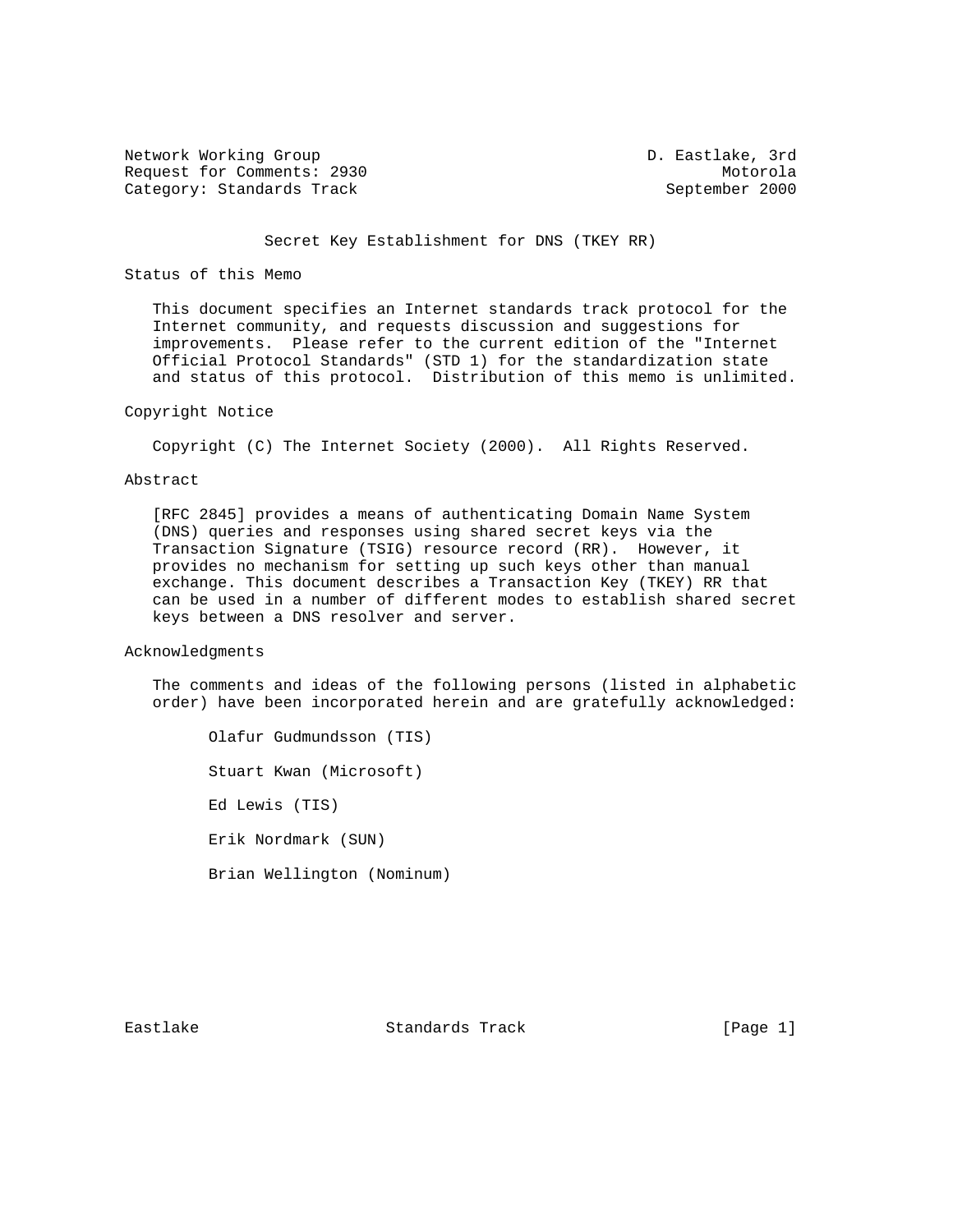# Table of Contents

|                                               | 2              |
|-----------------------------------------------|----------------|
|                                               | 3              |
|                                               | $\overline{4}$ |
|                                               | $\overline{4}$ |
|                                               | 5              |
|                                               | 5              |
| 2.4 The Inception and Expiration Fields       | 5              |
|                                               | 5              |
|                                               | 6              |
| 2.7 The Key Size and Data Fields              | 6              |
| 2.8 The Other Size and Data Fields            | 6              |
| 3. General TKEY Considerations                | 7              |
| 4. Exchange via Resolver Query                | 8              |
| 4.1 Query for Diffie-Hellman Exchanged Keying | 8              |
| 4.2 Query for TKEY Deletion                   | - 9            |
| 4.3 Query for GSS-API Establishment           | 10             |
| 4.4 Query for Server Assigned Keying 10       |                |
| 4.5 Query for Resolver Assigned Keying 11     |                |
| 5. Spontaneous Server Inclusion 12            |                |
| 5.1 Spontaneous Server Key Deletion 12        |                |
|                                               |                |
|                                               |                |
|                                               |                |
|                                               | 14             |
|                                               | 15             |
|                                               | 16             |

## 1. Introduction

 The Domain Name System (DNS) is a hierarchical, distributed, highly available database used for bi-directional mapping between domain names and addresses, for email routing, and for other information [RFC 1034, 1035]. It has been extended to provide for public key security and dynamic update [RFC 2535, RFC 2136]. Familiarity with these RFCs is assumed.

 [RFC 2845] provides a means of efficiently authenticating DNS messages using shared secret keys via the TSIG resource record (RR) but provides no mechanism for setting up such keys other than manual exchange. This document specifies a TKEY RR that can be used in a number of different modes to establish and delete such shared secret keys between a DNS resolver and server.

Eastlake Standards Track [Page 2]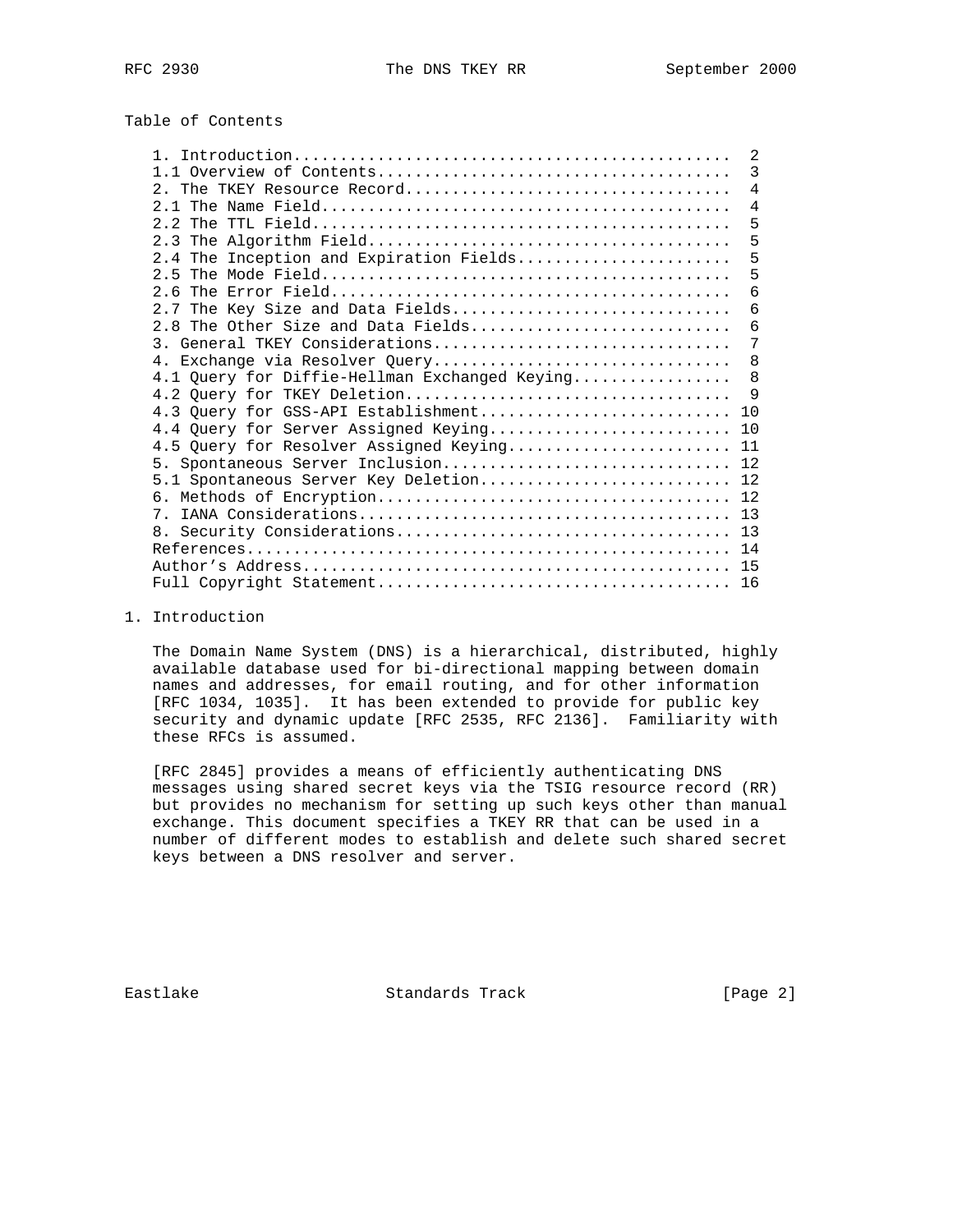Note that TKEY established keying material and TSIGs that use it are associated with DNS servers or resolvers. They are not associated with zones. They may be used to authenticate queries and responses but they do not provide zone based DNS data origin or denial authentication [RFC 2535].

 Certain modes of TKEY perform encryption which may affect their export or import status for some countries. The affected modes specified in this document are the server assigned mode and the resolver assigned mode.

 The key words "MUST", "MUST NOT", "REQUIRED", "SHALL", "SHALL NOT", "SHOULD", "SHOULD NOT", "RECOMMENDED", "MAY", and "OPTIONAL" in this document are to be interpreted as described in [RFC 2119].

 In all cases herein, the term "resolver" includes that part of a server which may make full and incremental [RFC 1995] zone transfer queries, forwards recursive queries, etc.

1.1 Overview of Contents

 Section 2 below specifies the TKEY RR and provides a description of and considerations for its constituent fields.

Section 3 describes general principles of operations with TKEY.

 Section 4 discusses key agreement and deletion via DNS requests with the Query opcode for RR type TKEY. This method is applicable to all currently defined TKEY modes, although in some cases it is not what would intuitively be called a "query".

 Section 5 discusses spontaneous inclusion of TKEY RRs in responses by servers which is currently used only for key deletion.

 Section 6 describes encryption methods for transmitting secret key information. In this document these are used only for the server assigned mode and the resolver assigned mode.

Section 7 covers IANA considerations in assignment of TKEY modes.

 Finally, Section 8 provides the required security considerations section.

Eastlake Standards Track [Page 3]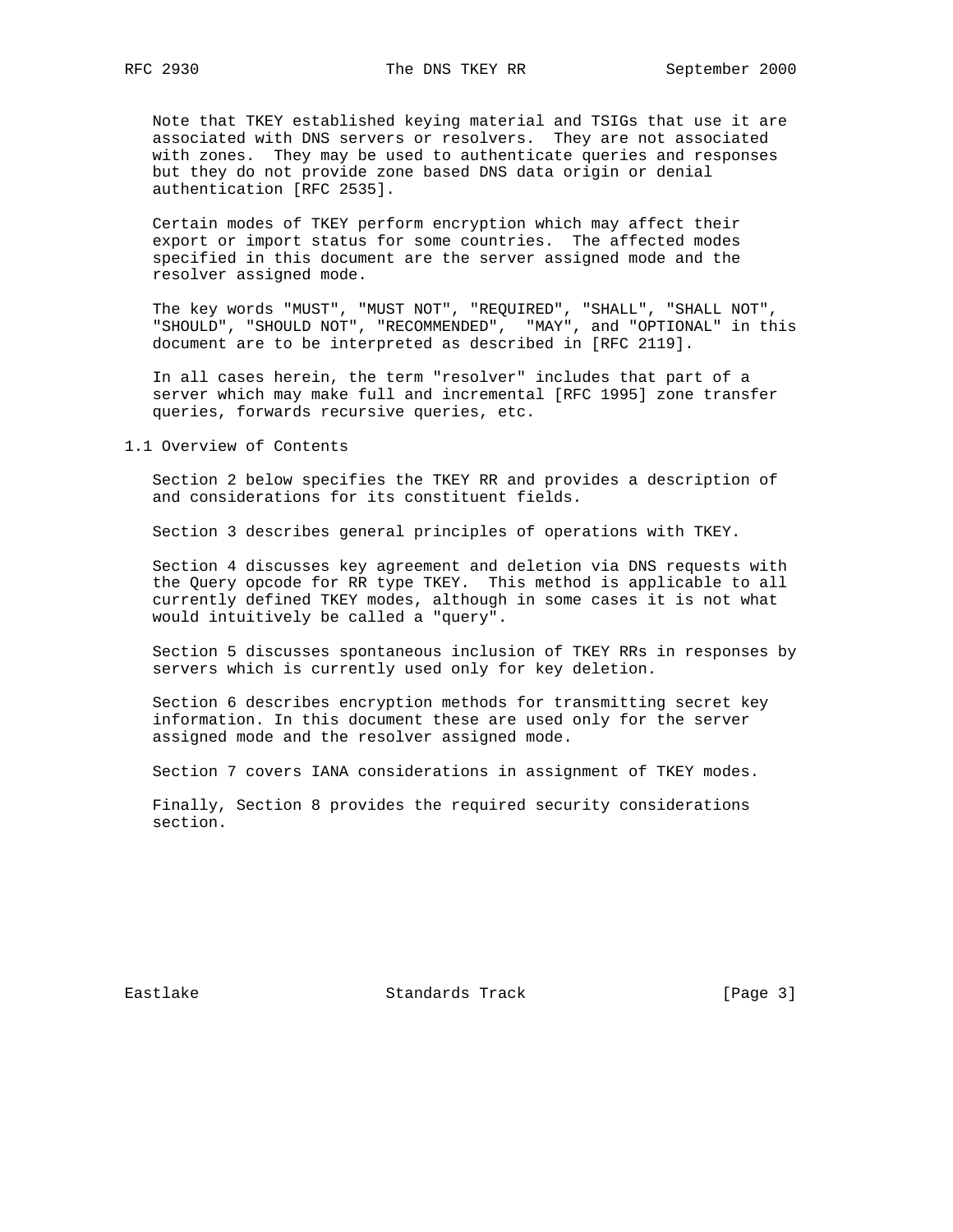2. The TKEY Resource Record

 The TKEY resource record (RR) has the structure given below. Its RR type code is 249.

| Field       | Type                   | Comment                      |                                              |
|-------------|------------------------|------------------------------|----------------------------------------------|
|             |                        |                              |                                              |
| NAME        | domain                 | see description below        |                                              |
| TTYPE       | u int16 t              | $TKEY = 249$                 |                                              |
| CLASS       | u int16 t              | ignored, SHOULD be 255 (ANY) |                                              |
| TTL         | u int32 t              | ignored, SHOULD be zero      |                                              |
| RDLEN       |                        | u int16 t size of RDATA      |                                              |
| RDATA:      |                        |                              |                                              |
| Algorithm:  | domain                 |                              |                                              |
|             | Inception: u int32 t   |                              |                                              |
| Expiration: | u int32 t              |                              |                                              |
| Mode:       | u int16 t              |                              |                                              |
| Error:      | u int16 t              |                              |                                              |
| Key Size:   | u int16 t              |                              |                                              |
|             | Key Data: octet-stream |                              |                                              |
|             | Other Size: u_int16_t  |                              |                                              |
| Other Data: |                        |                              | octet-stream undefined by this specification |
|             |                        |                              |                                              |

2.1 The Name Field

 The Name field relates to naming keys. Its meaning differs somewhat with mode and context as explained in subsequent sections.

 At any DNS server or resolver only one octet string of keying material may be in place for any particular key name. An attempt to establish another set of keying material at a server for an existing name returns a BADNAME error.

 For a TKEY with a non-root name appearing in a query, the TKEY RR name SHOULD be a domain locally unique at the resolver, less than 128 octets long in wire encoding, and meaningful to the resolver to assist in distinguishing keys and/or key agreement sessions. For TKEY(s) appearing in a response to a query, the TKEY RR name SHOULD be a globally unique server assigned domain.

A reasonable key naming strategy is as follows:

 If the key is generated as the result of a query with root as its owner name, then the server SHOULD create a globally unique domain name, to be the key name, by suffixing a pseudo-random [RFC 1750] label with a domain name of the server. For example 89n3mDgX072pp.server1.example.com. If generation of a new

Eastlake Standards Track [Page 4]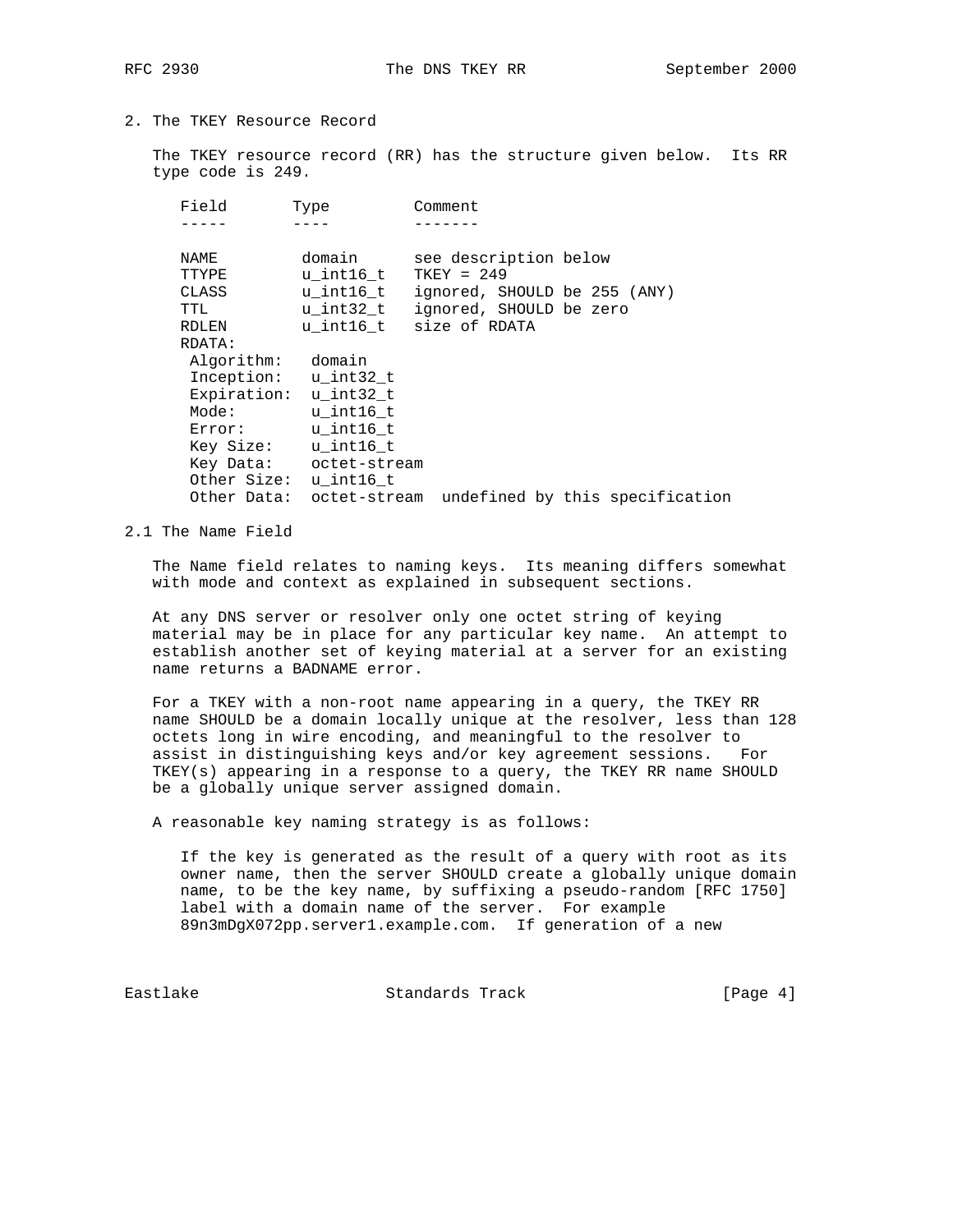pseudo-random name in each case is an excessive computation load or entropy drain, a serial number prefix can be added to a fixed pseudo-random name generated an DNS server start time, such as 1001.89n3mDgX072pp.server1.example.com.

 If the key is generated as the result of a query with a non-root name, say 789.resolver.example.net, then use the concatenation of that with a name of the server. For example 789.resolver.example.net.server1.example.com.

2.2 The TTL Field

 The TTL field is meaningless in TKEY RRs. It SHOULD always be zero to be sure that older DNS implementations do not cache TKEY RRs.

2.3 The Algorithm Field

 The algorithm name is in the form of a domain name with the same meaning as in [RFC 2845]. The algorithm determines how the secret keying material agreed to using the TKEY RR is actually used to derive the algorithm specific key.

2.4 The Inception and Expiration Fields

 The inception time and expiration times are in number of seconds since the beginning of 1 January 1970 GMT ignoring leap seconds treated as modulo 2\*\*32 using ring arithmetic [RFC 1982]. In messages between a DNS resolver and a DNS server where these fields are meaningful, they are either the requested validity interval for the keying material asked for or specify the validity interval of keying material provided.

 To avoid different interpretations of the inception and expiration times in TKEY RRs, resolvers and servers exchanging them must have the same idea of what time it is. One way of doing this is with the NTP protocol [RFC 2030] but that or any other time synchronization used for this purpose MUST be done securely.

2.5 The Mode Field

 The mode field specifies the general scheme for key agreement or the purpose of the TKEY DNS message. Servers and resolvers supporting this specification MUST implement the Diffie-Hellman key agreement mode and the key deletion mode for queries. All other modes are OPTIONAL. A server supporting TKEY that receives a TKEY request with a mode it does not support returns the BADMODE error. The following values of the Mode octet are defined, available, or reserved:

Eastlake Standards Track [Page 5]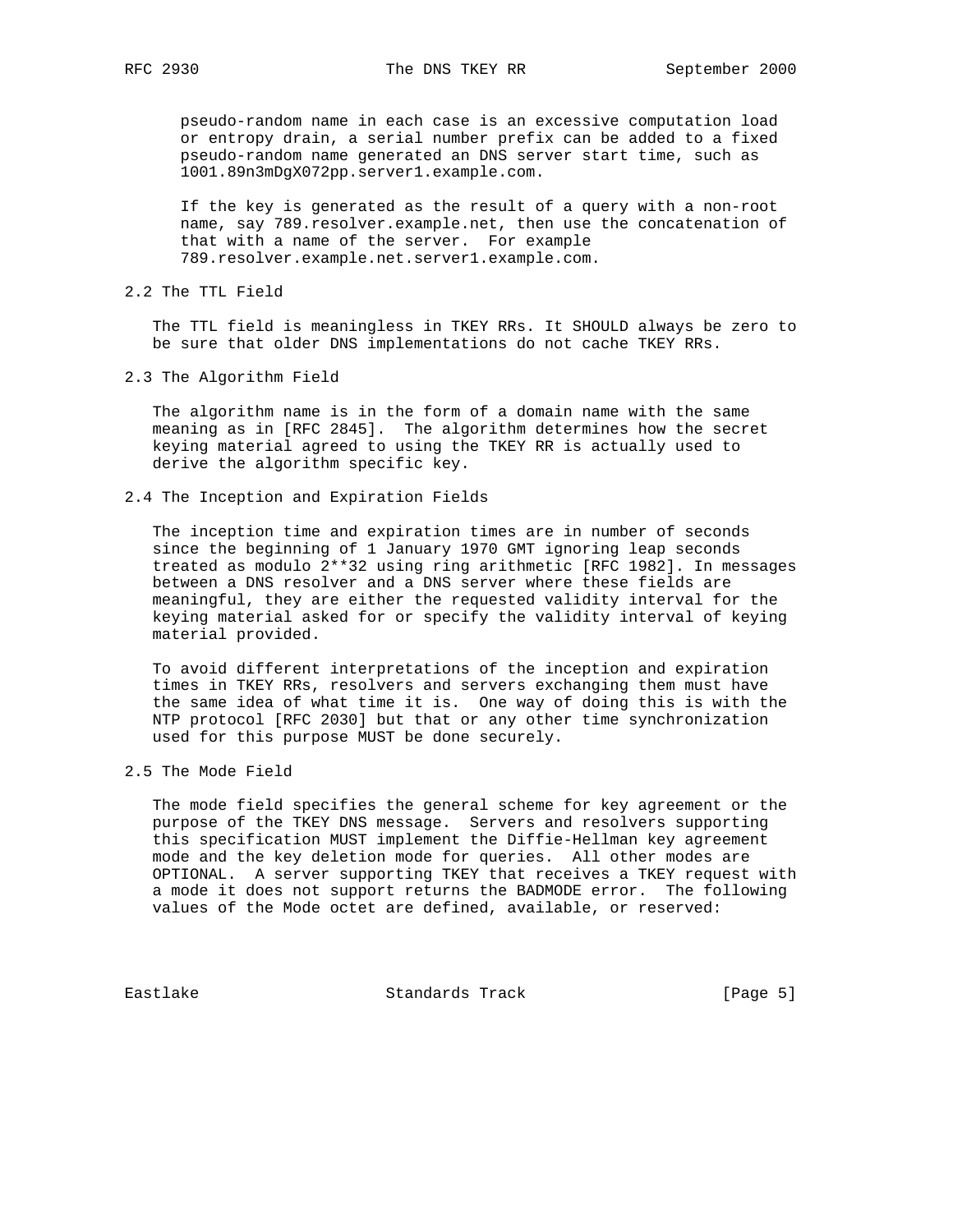| Value       | Description                |
|-------------|----------------------------|
|             |                            |
|             | - reserved, see section 7  |
| 1           | server assignment          |
| 2           | Diffie-Hellman exchange    |
| 3           | GSS-API negotiation        |
| 4           | resolver assignment        |
| 5           | key deletion               |
| $6 - 65534$ | - available, see section 7 |
| 65535       | - reserved, see section 7  |

## 2.6 The Error Field

 The error code field is an extended RCODE. The following values are defined:

 Value Description ----- ----------- 0 - no error 1-15 a non-extended RCODE 16 BADSIG (TSIG) 17 BADKEY (TSIG) 18 BADTIME (TSIG) 19 BADMODE 20 BADNAME 21 BADALG

 When the TKEY Error Field is non-zero in a response to a TKEY query, the DNS header RCODE field indicates no error. However, it is possible if a TKEY is spontaneously included in a response the TKEY RR and DNS header error field could have unrelated non-zero error codes.

#### 2.7 The Key Size and Data Fields

 The key data size field is an unsigned 16 bit integer in network order which specifies the size of the key exchange data field in octets. The meaning of this data depends on the mode.

2.8 The Other Size and Data Fields

 The Other Size and Other Data fields are not used in this specification but may be used in future extensions. The RDLEN field MUST equal the length of the RDATA section through the end of Other Data or the RR is to be considered malformed and rejected.

Eastlake Standards Track [Page 6]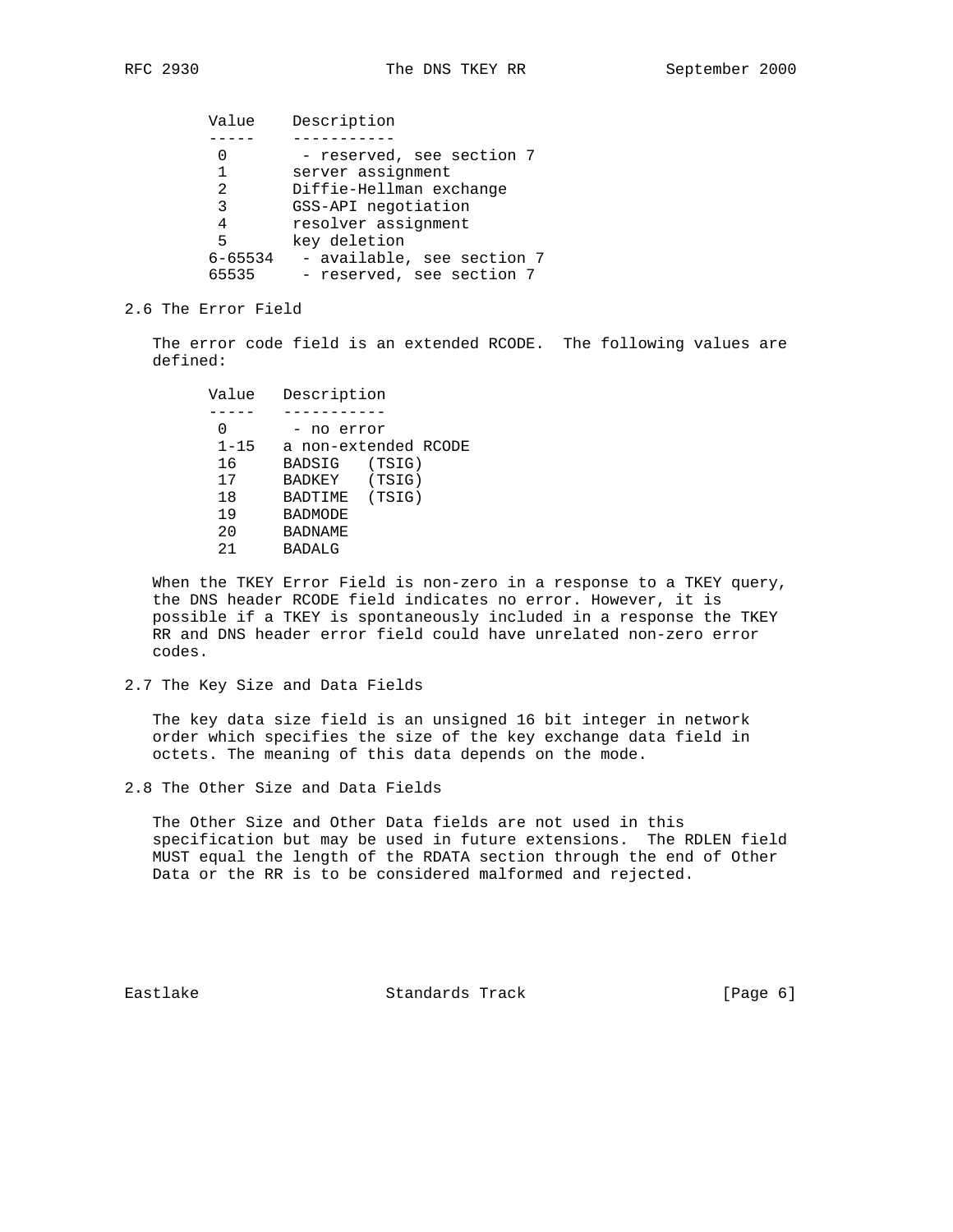# 3. General TKEY Considerations

 TKEY is a meta-RR that is not stored or cached in the DNS and does not appear in zone files. It supports a variety of modes for the establishment and deletion of shared secret keys information between DNS resolvers and servers. The establishment of such a shared key requires that state be maintained at both ends and the allocation of the resources to maintain such state may require mutual agreement. In the absence of willingness to provide such state, servers MUST return errors such as NOTIMP or REFUSED for an attempt to use TKEY and resolvers are free to ignore any TKEY RRs they receive.

 The shared secret keying material developed by using TKEY is a plain octet sequence. The means by which this shared secret keying material, exchanged via TKEY, is actually used in any particular TSIG algorithm is algorithm dependent and is defined in connection with that algorithm. For example, see [RFC 2104] for how TKEY agreed shared secret keying material is used in the HMAC-MD5 algorithm or other HMAC algorithms.

There MUST NOT be more than one TKEY RR in a DNS query or response.

 Except for GSS-API mode, TKEY responses MUST always have DNS transaction authentication to protect the integrity of any keying data, error codes, etc. This authentication MUST use a previously established secret (TSIG) or public (SIG(0) [RFC 2931]) key and MUST NOT use any key that the response to be verified is itself providing.

 TKEY queries MUST be authenticated for all modes except GSS-API and, under some circumstances, server assignment mode. In particular, if the query for a server assigned key is for a key to assert some privilege, such as update authority, then the query must be authenticated to avoid spoofing. However, if the key is just to be used for transaction security, then spoofing will lead at worst to denial of service. Query authentication SHOULD use an established secret (TSIG) key authenticator if available. Otherwise, it must use a public (SIG(0)) key signature. It MUST NOT use any key that the query is itself providing.

 In the absence of required TKEY authentication, a NOTAUTH error MUST be returned.

 To avoid replay attacks, it is necessary that a TKEY response or query not be valid if replayed on the order of 2\*\*32 second (about 136 years), or a multiple thereof, later. To accomplish this, the keying material used in any TSIG or SIG(0) RR that authenticates a TKEY message MUST NOT have a lifetime of more then 2\*\*31 - 1 seconds

Eastlake Standards Track [Page 7]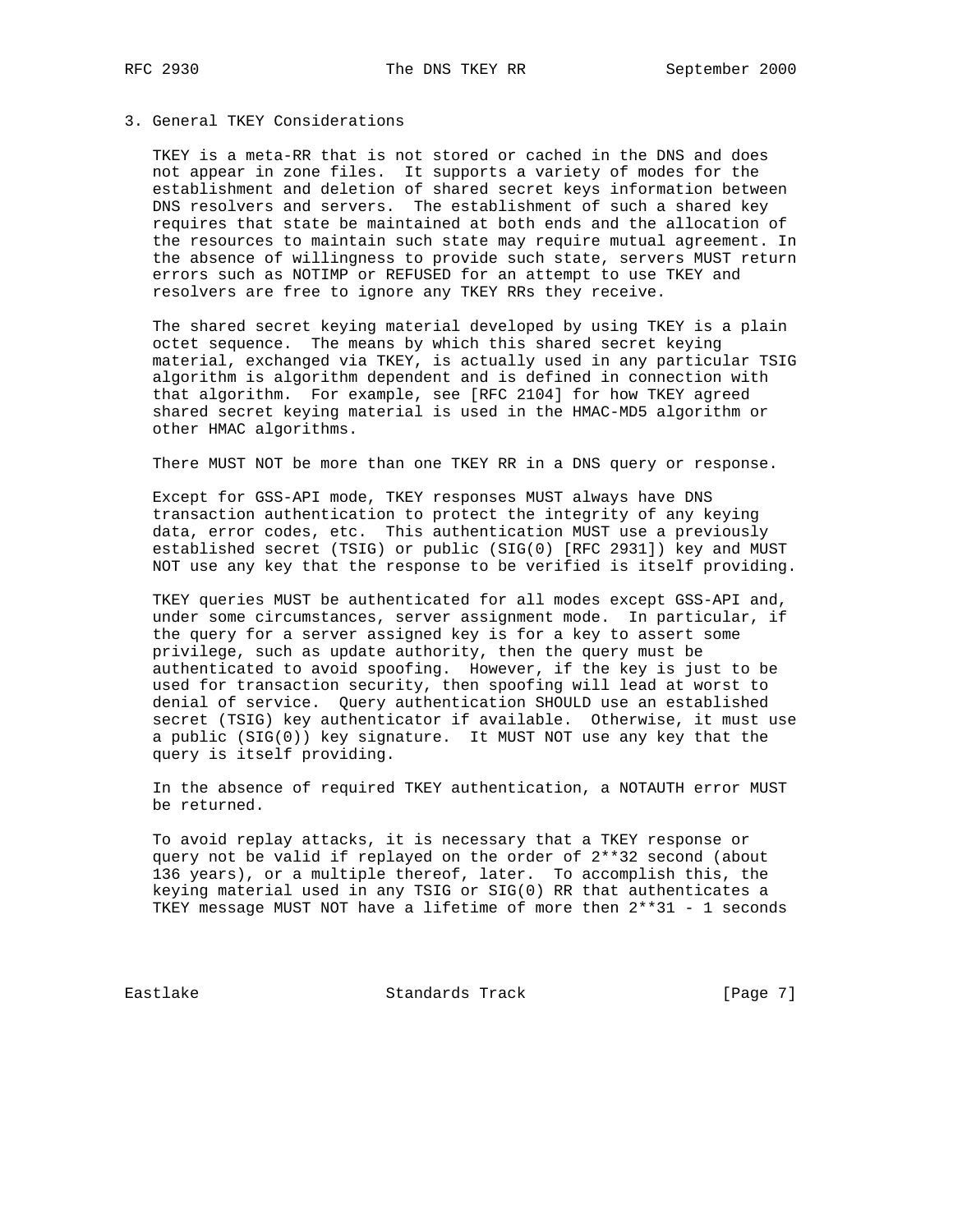(about 68 years). Thus, on attempted replay, the authenticating TSIG or SIG(0) RR will not be verifiable due to key expiration and the replay will fail.

4. Exchange via Resolver Query

 One method for a resolver and a server to agree about shared secret keying material for use in TSIG is through DNS requests from the resolver which are syntactically DNS queries for type TKEY. Such queries MUST be accompanied by a TKEY RR in the additional information section to indicate the mode in use and accompanied by other information where required.

 Type TKEY queries SHOULD NOT be flagged as recursive and servers MAY ignore the recursive header bit in TKEY queries they receive.

4.1 Query for Diffie-Hellman Exchanged Keying

 Diffie-Hellman (DH) key exchange is a means whereby two parties can derive some shared secret information without requiring any secrecy of the messages they exchange [Schneier]. Provisions have been made for the storage of DH public keys in the DNS [RFC 2539].

 A resolver sends a query for type TKEY accompanied by a TKEY RR in the additional information section specifying the Diffie-Hellman mode and accompanied by a KEY RR also in the additional information section specifying a resolver Diffie-Hellman key. The TKEY RR algorithm field is set to the authentication algorithm the resolver plans to use. The "key data" provided in the TKEY is used as a random [RFC 1750] nonce to avoid always deriving the same keying material for the same pair of DH KEYs.

 The server response contains a TKEY in its answer section with the Diffie-Hellman mode. The "key data" provided in this TKEY is used as an additional nonce to avoid always deriving the same keying material for the same pair of DH KEYs. If the TKEY error field is non-zero, the query failed for the reason given. FORMERR is given if the query included no DH KEY and BADKEY is given if the query included an incompatible DH KEY.

 If the TKEY error field is zero, the resolver supplied Diffie-Hellman KEY RR SHOULD be echoed in the additional information section and a server Diffie-Hellman KEY RR will also be present in the answer section of the response. Both parties can then calculate the same shared secret quantity from the pair of Diffie-Hellman (DH) keys used [Schneier] (provided these DH keys use the same generator and modulus) and the data in the TKEY RRs. The TKEY RR data is mixed with the DH result as follows:

Eastlake Standards Track [Page 8]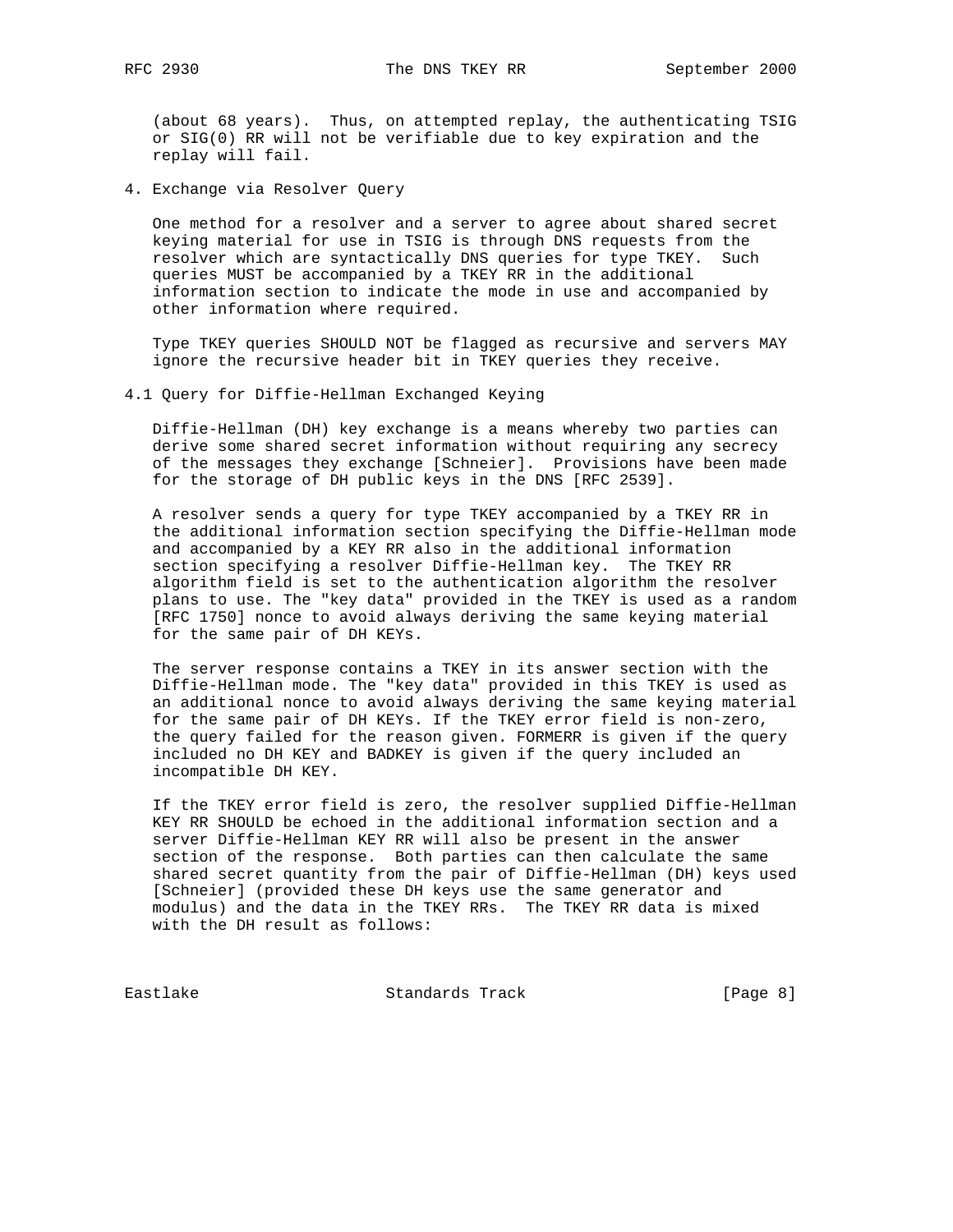keying material = XOR ( DH value, MD5 ( query data | DH value ) | MD5 ( server data | DH value ) )

 Where XOR is an exclusive-OR operation and "|" is byte-stream concatenation. The shorter of the two operands to XOR is byte-wise left justified and padded with zero-valued bytes to match the length of the other operand. "DH value" is the Diffie-Hellman value derived from the KEY RRs. Query data and server data are the values sent in the TKEY RR data fields. These "query data" and "server data" nonces are suffixed by the DH value, digested by MD5, the results concatenated, and then XORed with the DH value.

 The inception and expiry times in the query TKEY RR are those requested for the keying material. The inception and expiry times in the response TKEY RR are the maximum period the server will consider the keying material valid. Servers may pre-expire keys so this is not a guarantee.

4.2 Query for TKEY Deletion

 Keys established via TKEY can be treated as soft state. Since DNS transactions are originated by the resolver, the resolver can simply toss keys, although it may have to go through another key exchange if it later needs one. Similarly, the server can discard keys although that will result in an error on receiving a query with a TSIG using the discarded key.

 To avoid attempted reliance in requests on keys no longer in effect, servers MUST implement key deletion whereby the server "discards" a key on receipt from a resolver of an authenticated delete request for a TKEY RR with the key's name. If the server has no record of a key with that name, it returns BADNAME.

 Key deletion TKEY queries MUST be authenticated. This authentication MAY be a TSIG RR using the key to be deleted.

 For querier assigned and Diffie-Hellman keys, the server MUST truly "discard" all active state associated with the key. For server assigned keys, the server MAY simply mark the key as no longer retained by the client and may re-send it in response to a future query for server assigned keying material.

Eastlake Standards Track [Page 9]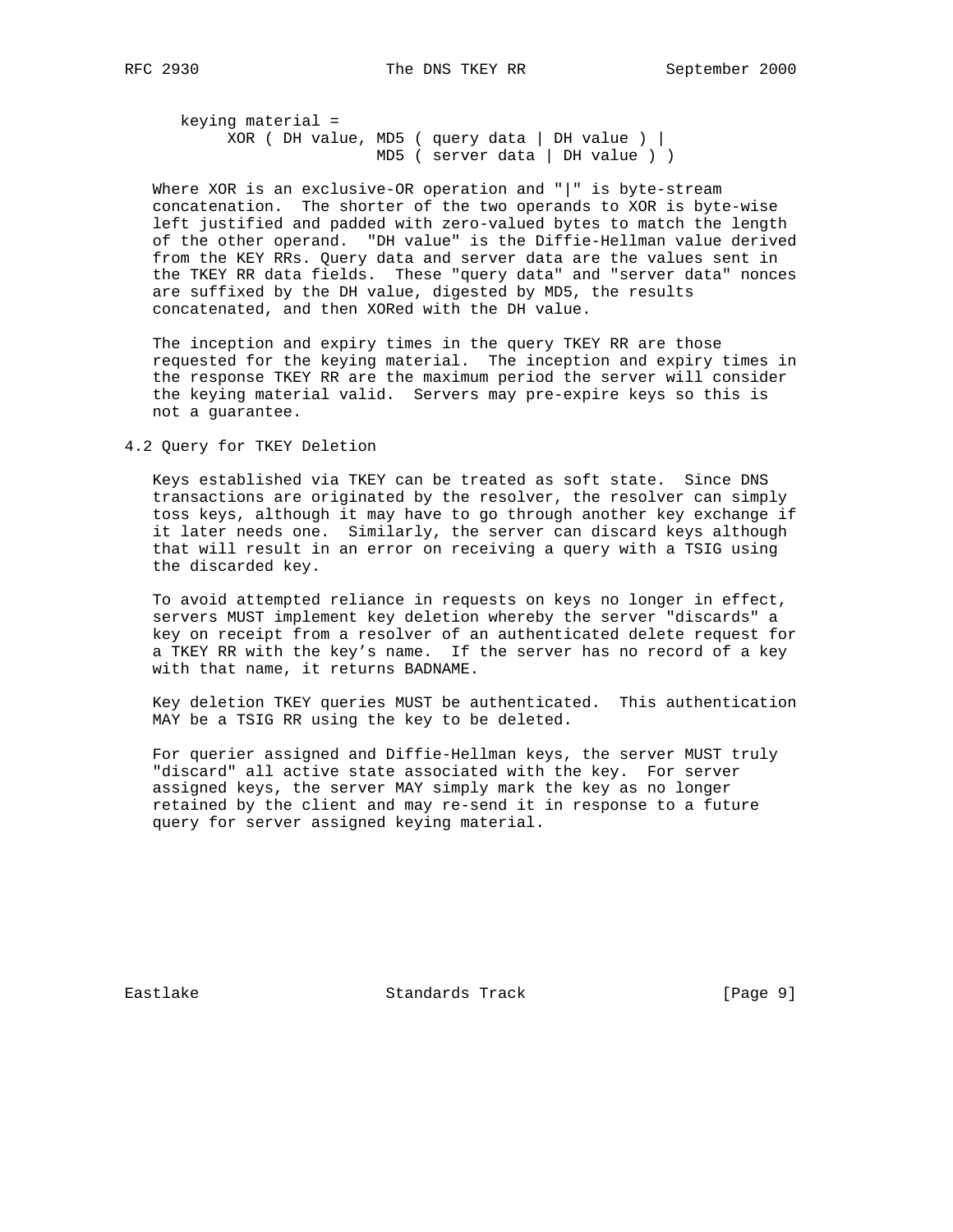#### 4.3 Query for GSS-API Establishment

 This mode is described in a separate document under preparation which should be seen for the full description. Basically the resolver and server can exchange queries and responses for type TKEY with a TKEY RR specifying the GSS-API mode in the additional information section and a GSS-API token in the key data portion of the TKEY RR.

 Any issues of possible encryption of parts the GSS-API token data being transmitted are handled by the GSS-API level. In addition, the GSS-API level provides its own authentication so that this mode of TKEY query and response MAY be, but do not need to be, authenticated with TSIG RR or SIG(0) RR [RFC 2931].

The inception and expiry times in a GSS-API mode TKEY RR are ignored.

4.4 Query for Server Assigned Keying

 Optionally, the server can assign keying for the resolver. It is sent to the resolver encrypted under a resolver public key. See section 6 for description of encryption methods.

 A resolver sends a query for type TKEY accompanied by a TKEY RR specifying the "server assignment" mode and a resolver KEY RR to be used in encrypting the response, both in the additional information section. The TKEY algorithm field is set to the authentication algorithm the resolver plans to use. It is RECOMMENDED that any "key data" provided in the query TKEY RR by the resolver be strongly mixed by the server with server generated randomness [RFC 1750] to derive the keying material to be used. The KEY RR that appears in the query need not be accompanied by a SIG(KEY) RR. If the query is authenticated by the resolver with a TSIG RR [RFC 2845] or SIG(0) RR and that authentication is verified, then any SIG(KEY) provided in the query SHOULD be ignored. The KEY RR in such a query SHOULD have a name that corresponds to the resolver but it is only essential that it be a public key for which the resolver has the corresponding private key so it can decrypt the response data.

 The server response contains a TKEY RR in its answer section with the server assigned mode and echoes the KEY RR provided in the query in its additional information section.

 If the response TKEY error field is zero, the key data portion of the response TKEY RR will be the server assigned keying data encrypted under the public key in the resolver provided KEY RR. In this case, the owner name of the answer TKEY RR will be the server assigned name of the key.

Eastlake Standards Track [Page 10]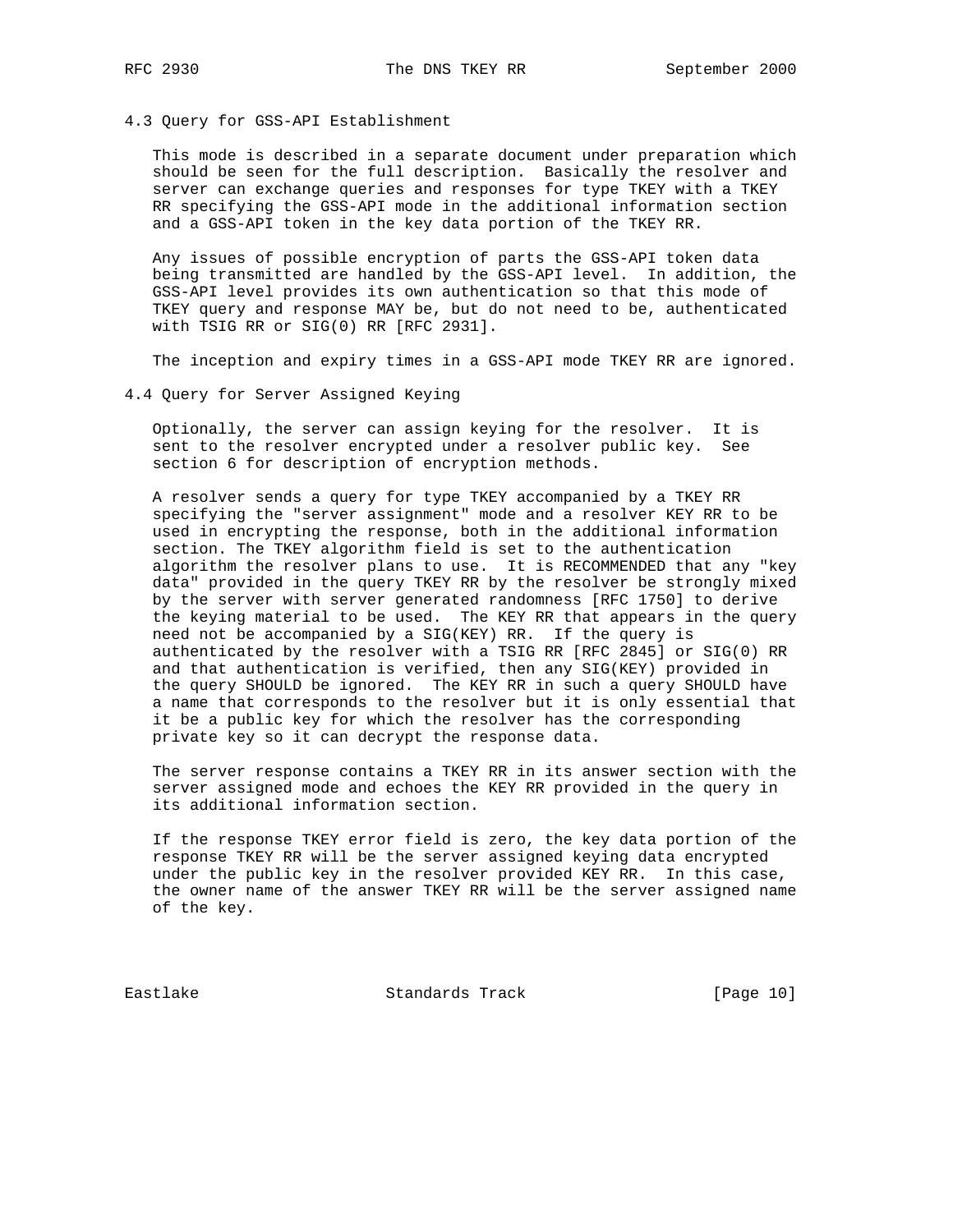If the error field of the response TKEY is non-zero, the query failed for the reason given. FORMERR is given if the query specified no encryption key.

 The inception and expiry times in the query TKEY RR are those requested for the keying material. The inception and expiry times in the response TKEY are the maximum period the server will consider the keying material valid. Servers may pre-expire keys so this is not a guarantee.

 The resolver KEY RR MUST be authenticated, through the authentication of this query with a TSIG or SIG(0) or the signing of the resolver KEY with a SIG(KEY). Otherwise, an attacker can forge a resolver KEY for which they know the private key, and thereby the attacker could obtain a valid shared secret key from the server.

4.5 Query for Resolver Assigned Keying

 Optionally, a server can accept resolver assigned keys. The keying material MUST be encrypted under a server key for protection in transmission as described in Section 6.

 The resolver sends a TKEY query with a TKEY RR that specifies the encrypted keying material and a KEY RR specifying the server public key used to encrypt the data, both in the additional information section. The name of the key and the keying data are completely controlled by the sending resolver so a globally unique key name SHOULD be used. The KEY RR used MUST be one for which the server has the corresponding private key, or it will not be able to decrypt the keying material and will return a FORMERR. It is also important that no untrusted party (preferably no other party than the server) has the private key corresponding to the KEY RR because, if they do, they can capture the messages to the server, learn the shared secret, and spoof valid TSIGs.

 The query TKEY RR inception and expiry give the time period the querier intends to consider the keying material valid. The server can return a lesser time interval to advise that it will not maintain state for that long and can pre-expire keys in any case.

 This mode of query MUST be authenticated with a TSIG or SIG(0). Otherwise, an attacker can forge a resolver assigned TKEY query, and thereby the attacker could specify a shared secret key that would be accepted, used, and honored by the server.

Eastlake Standards Track [Page 11]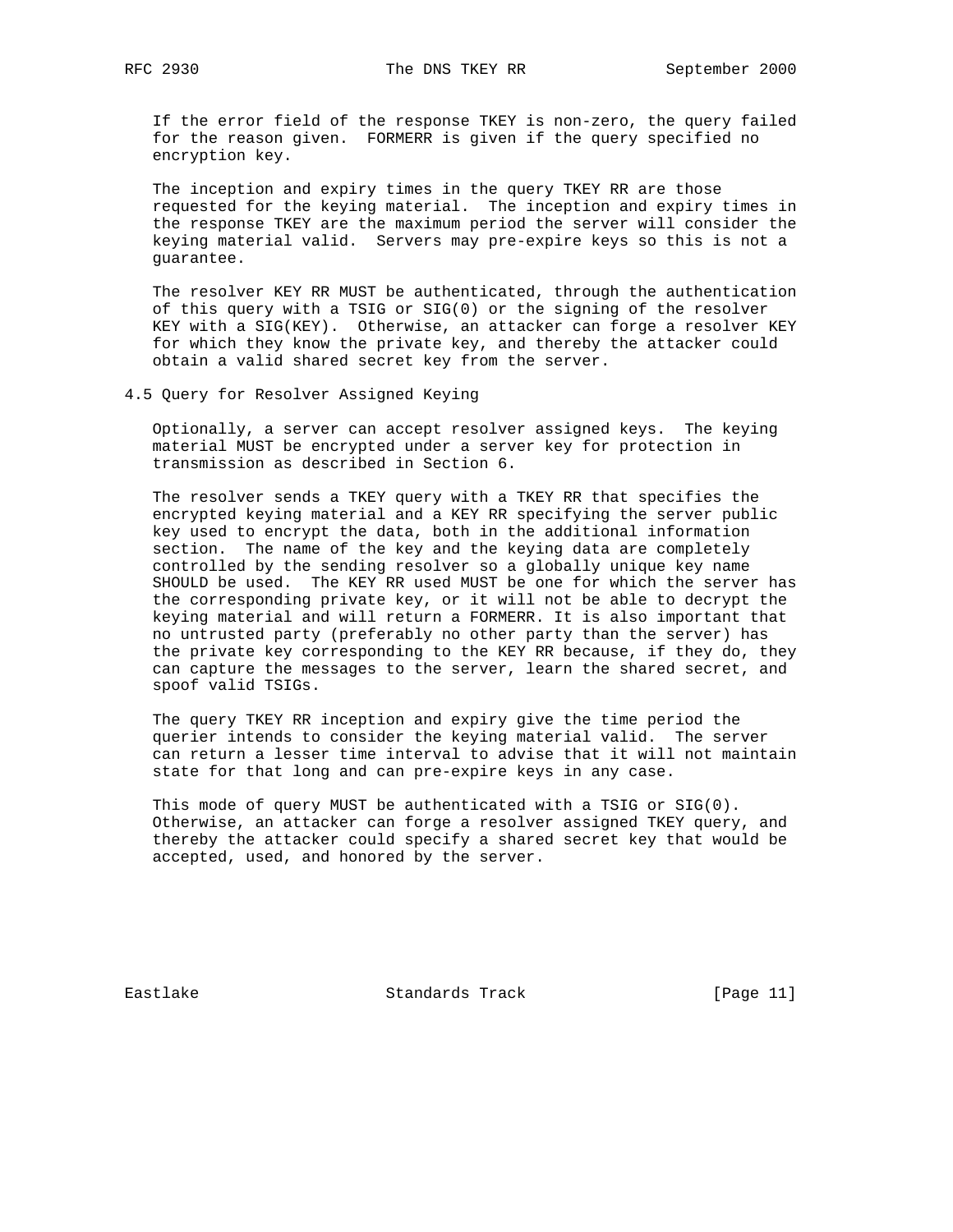## 5. Spontaneous Server Inclusion

 A DNS server may include a TKEY RR spontaneously as additional information in responses. This SHOULD only be done if the server knows the querier understands TKEY and has this option implemented. This technique can be used to delete a key and may be specified for modes defined in the future. A disadvantage of this technique is that there is no way for the server to get any error or success indication back and, in the case of UDP, no way to even know if the DNS response reached the resolver.

#### 5.1 Spontaneous Server Key Deletion

 A server can optionally tell a client that it has deleted a secret key by spontaneously including a TKEY RR in the additional information section of a response with the key's name and specifying the key deletion mode. Such a response SHOULD be authenticated. If authenticated, it "deletes" the key with the given name. The inception and expiry times of the delete TKEY RR are ignored. Failure by a client to receive or properly process such additional information in a response would mean that the client might use a key that the server had discarded and would then get an error indication.

 For server assigned and Diffie-Hellman keys, the client MUST "discard" active state associated with the key. For querier assigned keys, the querier MAY simply mark the key as no longer retained by the server and may re-send it in a future query specifying querier assigned keying material.

#### 6. Methods of Encryption

 For the server assigned and resolver assigned key agreement modes, the keying material is sent within the key data field of a TKEY RR encrypted under the public key in an accompanying KEY RR [RFC 2535]. This KEY RR MUST be for a public key algorithm where the public and private keys can be used for encryption and the corresponding decryption which recovers the originally encrypted data. The KEY RR SHOULD correspond to a name for the decrypting resolver/server such that the decrypting process has access to the corresponding private key to decrypt the data. The secret keying material being sent will generally be fairly short, usually less than 256 bits, because that is adequate for very strong protection with modern keyed hash or symmetric algorithms.

 If the KEY RR specifies the RSA algorithm, then the keying material is encrypted as per the description of RSAES-PKCS1-v1\_5 encryption in PKCS#1 [RFC 2437]. (Note, the secret keying material being sent is directly RSA encrypted in PKCS#1 format. It is not "enveloped" under

Eastlake Standards Track [Page 12]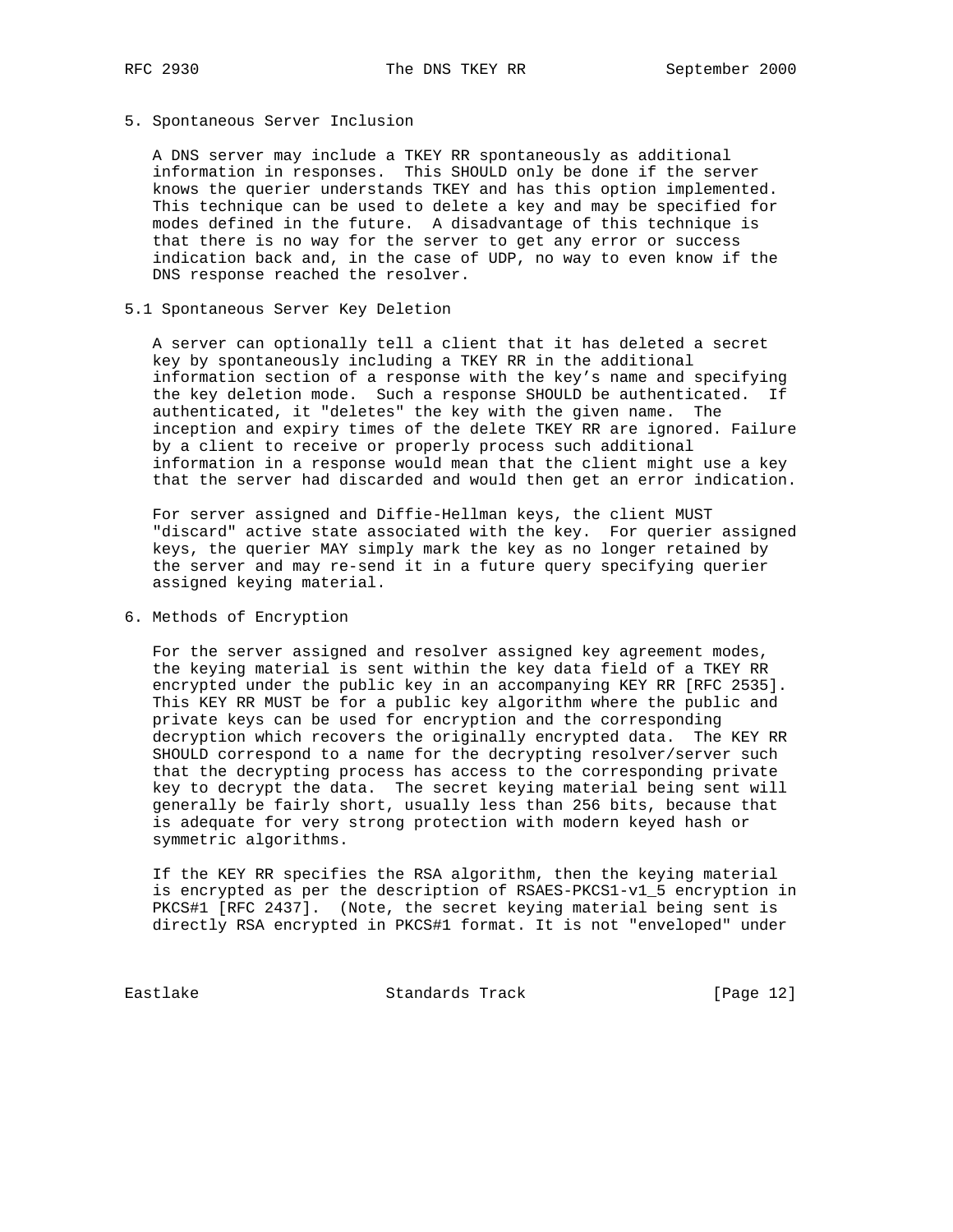some other symmetric algorithm.) In the unlikely event that the keying material will not fit within one RSA modulus of the chosen public key, additional RSA encryption blocks are included. The length of each block is clear from the public RSA key specified and the RSAES-PKCS1-v1\_5 padding makes it clear what part of the encrypted data is actually keying material and what part is formatting or the required at least eight bytes of random [RFC 1750] padding.

7. IANA Considerations

This section is to be interpreted as provided in [RFC 2434].

Mode field values 0x0000 and 0xFFFF are reserved.

 Mode field values 0x0001 through 0x00FF, and 0XFF00 through 0XFFFE can only be assigned by an IETF Standards Action.

 Mode field values 0x0100 through 0x0FFF and 0xF0000 through 0xFEFF are allocated by IESG approval or IETF consensus.

 Mode field values 0x1000 through 0xEFFF are allocated based on Specification Required as defined in [RFC 2434].

 Mode values should not be changed when the status of their use changes. For example, a mode value assigned based just on providing a specification should not be changed later just because that use's status is changed to standards track.

The following assignments are documented herein:

RR Type 249 for TKEY.

TKEY Modes 1 through 5 as listed in section 2.5.

 Extended RCODE Error values of 19, 20, and 21 as listed in section 2.6.

8. Security Considerations

 The entirety of this specification is concerned with the secure establishment of a shared secret between DNS clients and servers in support of TSIG [RFC 2845].

 Protection against denial of service via the use of TKEY is not provided.

Eastlake Standards Track [Page 13]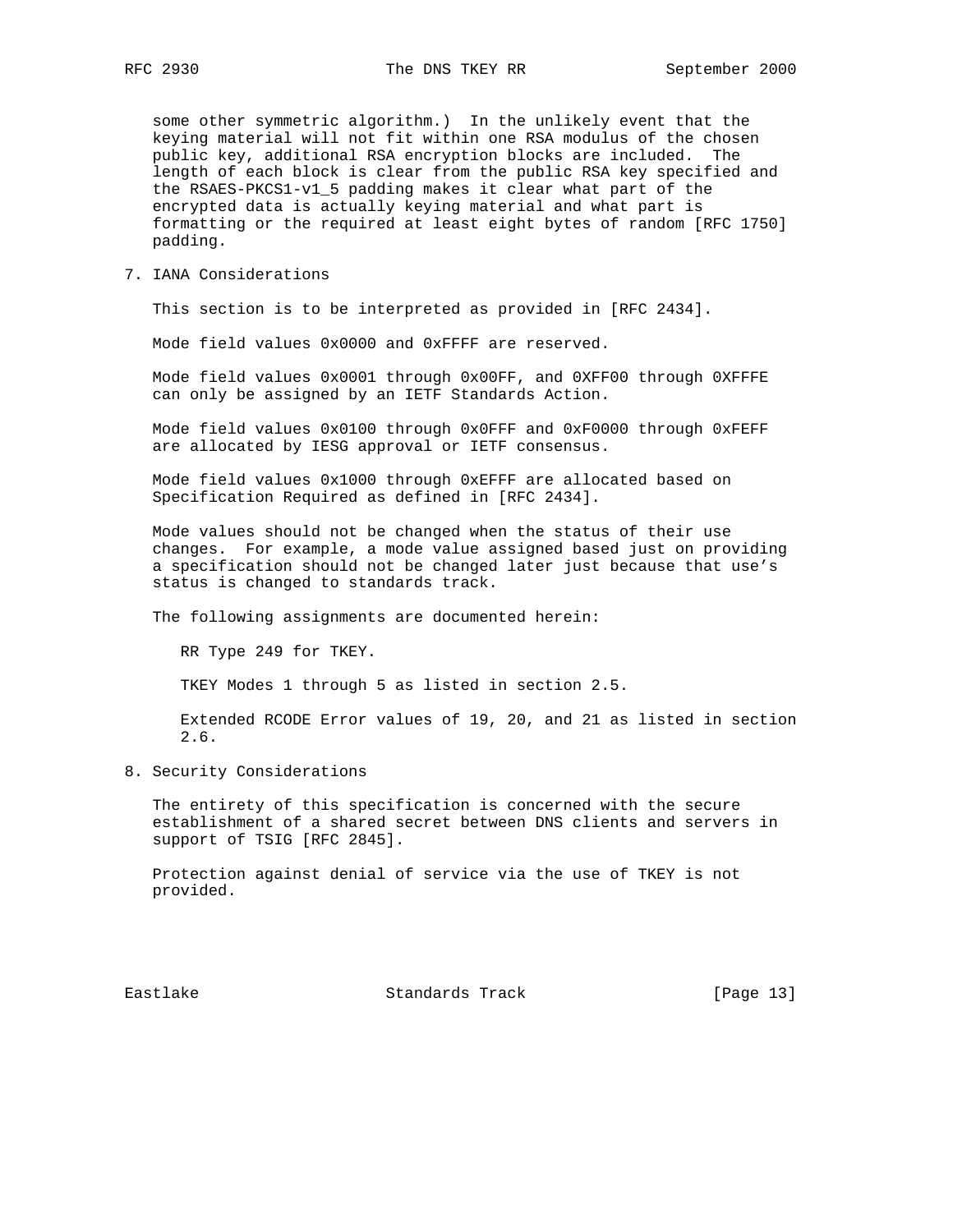# References

- [Schneier] Bruce Schneier, "Applied Cryptography: Protocols, Algorithms, and Source Code in C", 1996, John Wiley and Sons
- [RFC 1034] Mockapetris, P., "Domain Names Concepts and Facilities", STD 13, RFC 1034, November 1987.
- [RFC 1035] Mockapetris, P., "Domain Names Implementation and Specifications", STD 13, RFC 1035, November 1987.
- [RFC 1750] Eastlake, D., Crocker, S. and J. Schiller, "Randomness Recommendations for Security", RFC 1750, December 1994.
- [RFC 1982] Elz, R. and R. Bush, "Serial Number Arithmetic", RFC 1982, September 1996.
- [RFC 1995] Ohta, M., "Incremental Zone Transfer in DNS", RFC 1995, August 1996.
- [RFC 2030] Mills, D., "Simple Network Time Protocol (SNTP) Version 4 for IPv4, IPv6 and OSI", RFC 2030, October 1996.
- [RFC 2104] Krawczyk, H., Bellare, M. and R. Canetti, "HMAC: Keyed- Hashing for Message Authentication", RFC 2104, February 1997.
- [RFC 2119] Bradner, S., "Key words for use in RFCs to Indicate Requirement Levels", BCP 14, RFC 2119, March 1997.
- [RFC 2136] Vixie, P., Thomson, S., Rekhter, Y. and J. Bound, "Dynamic Updates in the Domain Name System (DNS UPDATE)", RFC 2136, April 1997.
- [RFC 2434] Narten, T. and H. Alvestrand, "Guidelines for Writing an IANA Considerations Section in RFCs", BCP 26, RFC 2434, October 1998.
- [RFC 2437] Kaliski, B. and J. Staddon, "PKCS #1: RSA Cryptography Specifications Version 2.0", RFC 2437, October 1998.
- [RFC 2535] Eastlake, D., "Domain Name System Security Extensions", RFC 2535, March 1999.
- [RFC 2539] Eastlake, D., "Storage of Diffie-Hellman Keys in the Domain Name System (DNS)", RFC 2539, March 1999.

Eastlake Standards Track [Page 14]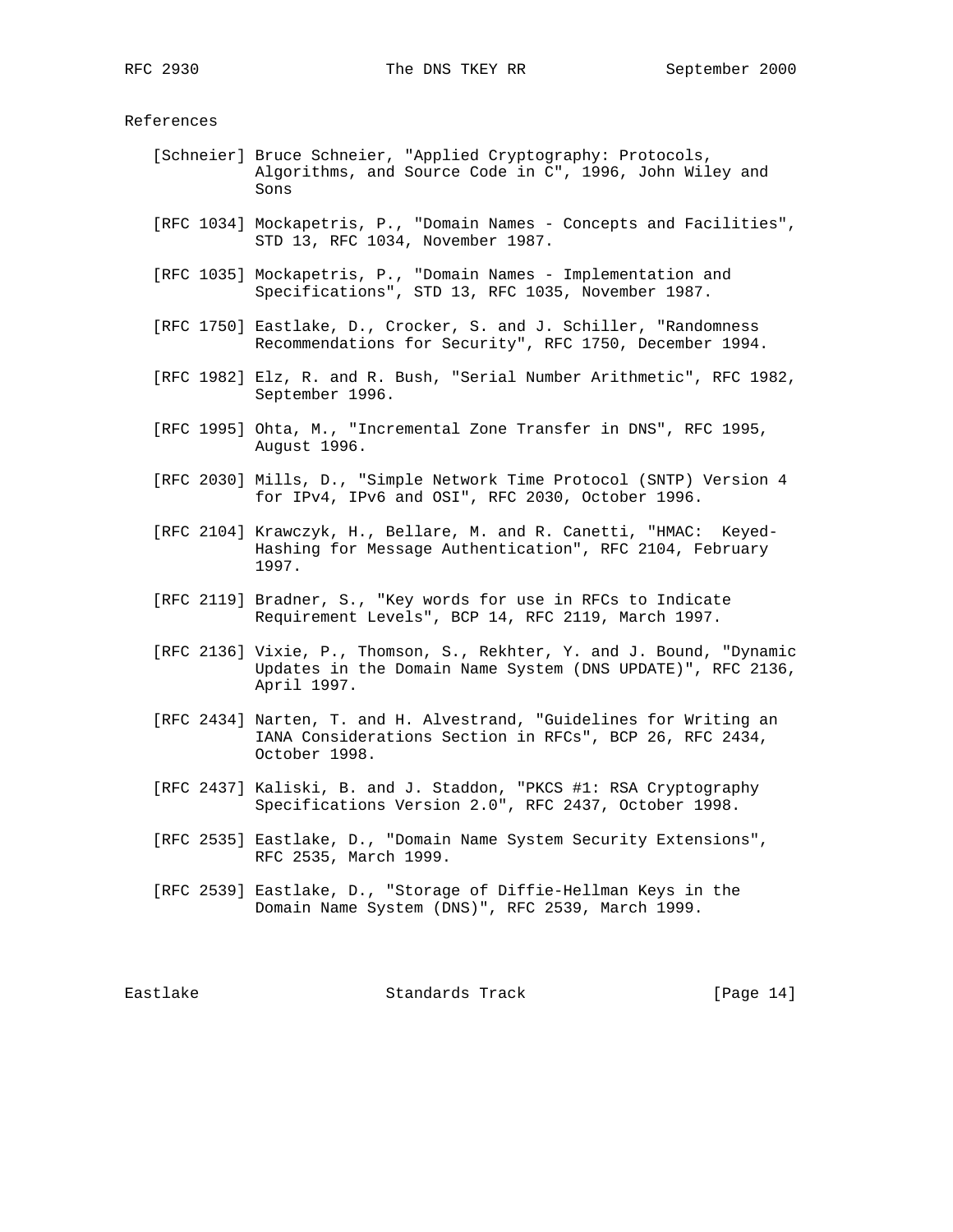[RFC 2845] Vixie, P., Gudmundsson, O., Eastlake, D. and B. Wellington, "Secret Key Transaction Authentication for DNS (TSIG)", RFC 2845, May 2000.

 [RFC 2931] Eastlake, D., "DNS Request and Transaction Signatures (SIG(0)s )", RFC 2931, September 2000.

Author's Address

 Donald E. Eastlake 3rd Motorola 140 Forest Avenue Hudson, MA 01749 USA

 Phone: +1 978-562-2827 (h) +1 508-261-5434 (w) Fax: +1 508-261-4447 (w) EMail: Donald.Eastlake@motorola.com

Eastlake Standards Track [Page 15]